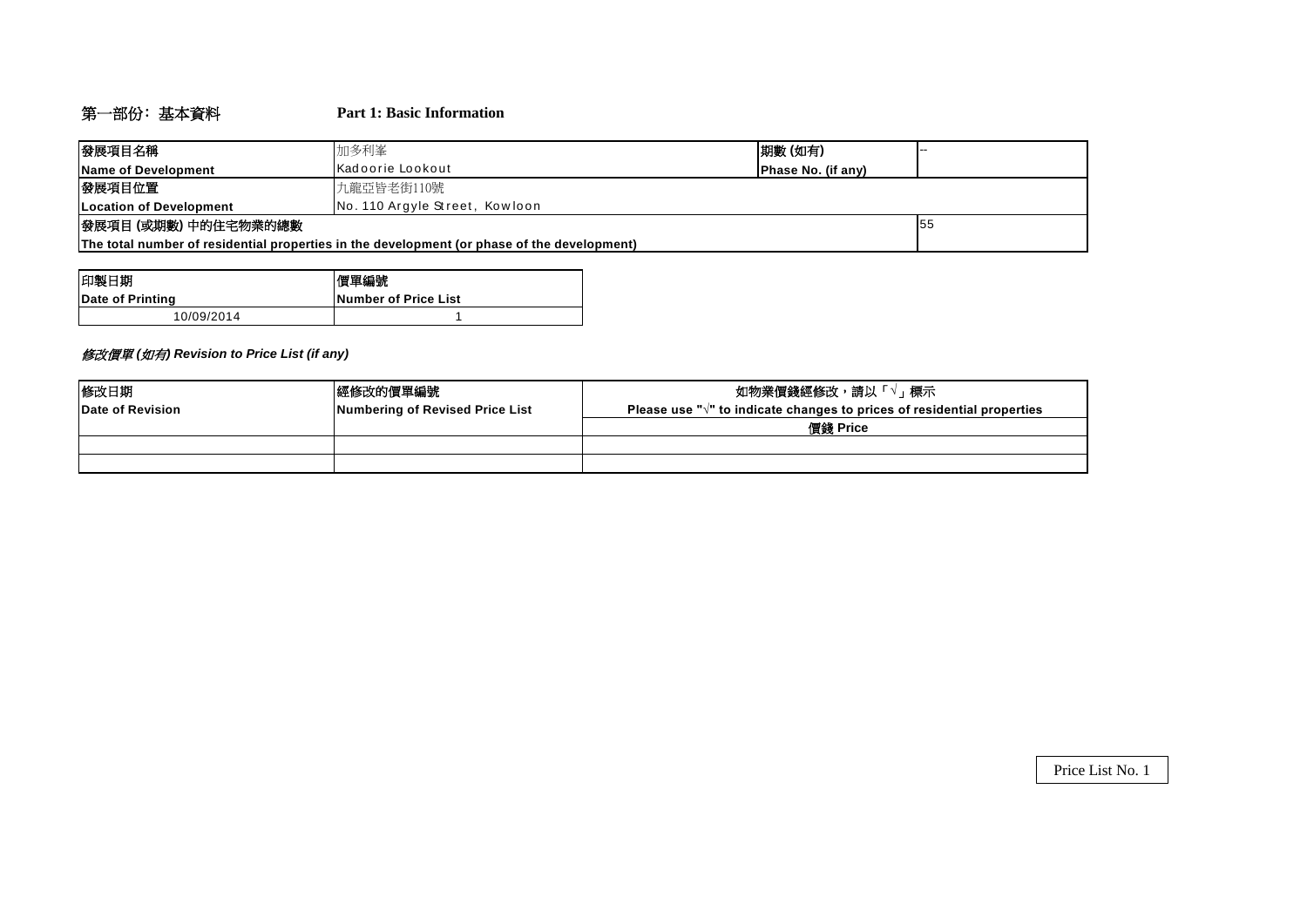# 第二部份﹕面積及售價資料 **Part 2: Information on Area and Price**

|                | 物業的描述<br><b>Description of</b><br><b>Residential</b><br><b>Property</b> | 實用面積<br>(包括露台,工作平台及陽台(如有)<br>平方米(平方呎)                                                          | 售價<br>$\overline{\pi}$ | 實用面積<br>每平方米/呎售價<br>元,每平方米<br>(元,每平方/呎)             | 其他指明項目的面積 (不計算入實用面積)<br>Area of other specified items (Not included in the Saleable Area)<br>平方米(平方呎)<br>sq. metre (sq.ft.) |               |                            |                          |                |                          |                          |                          |                          |                             |
|----------------|-------------------------------------------------------------------------|------------------------------------------------------------------------------------------------|------------------------|-----------------------------------------------------|-----------------------------------------------------------------------------------------------------------------------------|---------------|----------------------------|--------------------------|----------------|--------------------------|--------------------------|--------------------------|--------------------------|-----------------------------|
| 樓層             | 單位                                                                      | <b>Saleable Area</b>                                                                           | Price                  | <b>Unit Rate of</b>                                 | 空調機房                                                                                                                        | 窗台            | 閣樓                         | 平台                       | 花園             | 停車位                      | 天台                       | 梯屋                       | 前庭                       | 庭院                          |
| Floor          | Unit                                                                    | (including Balcony, Utility Platform and Verandah, if any)<br>sq. metre (sq. ft.)              | $($)$                  | Saleable Area<br>\$ per sq. metre<br>\$per sq. ft.) | Air-<br>conditioning<br>plant room                                                                                          | Bay<br>window | Cockloft                   | <b>Flat roof</b>         | Garden         | Parking<br>space         | Roof                     | <b>Stairhood</b>         | <b>Terrace</b>           | Yard                        |
| $\overline{7}$ | $\mathsf{C}$                                                            | 49.476<br>(533)<br>2.000<br>(22);<br>露台 Balcony:<br>0.000<br>(0)<br>工作平台 Utility Platform:     | 10,728,000             | 216,832<br>(20, 128)                                | $\overline{a}$                                                                                                              | 2.450<br>(26) | $\overline{\phantom{a}}$   | $\hspace{0.05cm} \ldots$ | $\overline{a}$ | $\overline{\phantom{a}}$ | $\sim$                   | $\hspace{0.05cm} -$      | $\sim$                   | $\sim$                      |
| 8              | A                                                                       | (919)<br>85.419<br>2.450<br>露台 Balcony:<br>(26);<br>1.500<br>工作平台 Utility Platform:<br>(16)    | 22,328,000             | 261,394<br>(24,296)                                 | $\sim$                                                                                                                      | 1.941<br>(21) | $\mathcal{L}_{\text{max}}$ | $\sim$                   | $\overline{a}$ | $\sim$                   | $\sim$                   | $\overline{\phantom{a}}$ | $\sim$                   | $\sim$                      |
| 8              | B                                                                       | 89.221<br>(960)<br>2.500<br>露台 Balcony:<br>$(27)$ ;<br>工作平台 Utility Platform:<br>1.500<br>(16) | 23,480,000             | 263,167<br>(24, 458)                                | $\sim$                                                                                                                      | 2.563<br>(28) | $\overline{\phantom{a}}$   | $\sim$                   | $\overline{a}$ | $\overline{\phantom{a}}$ | $\overline{\phantom{a}}$ | $\overline{\phantom{a}}$ | $\sim$                   | $\sim$                      |
| 8              | $\mathsf{C}$                                                            | (533)<br>49.476<br>2.000<br>(22);<br>露台 Balcony:<br>0.000<br>(0)<br>工作平台 Utility Platform:     | 10,838,000             | 219,056<br>(20, 334)                                | $\overline{a}$                                                                                                              | 2.450<br>(26) | $\mathbb{Z}^{\mathbb{Z}}$  | $\hspace{0.05cm} \ldots$ | $\overline{a}$ | $\hspace{0.05cm} \ldots$ | $\overline{\phantom{a}}$ | $\overline{a}$           | $\overline{\phantom{a}}$ | $\sim$                      |
| 9              | $\mathbf{A}$                                                            | 85.419<br>(919)<br>2.450<br>(26);<br>露台 Balcony:<br>1.500<br>工作平台 Utility Platform:<br>(16)    | 22,573,000             | 264,262<br>(24, 563)                                | $\sim$                                                                                                                      | 1.941<br>(21) | $\overline{\phantom{a}}$   | $\sim$                   | $\overline{a}$ | $\overline{\phantom{a}}$ | $\sim$                   | $\overline{\phantom{a}}$ | $\sim$                   | $\sim$                      |
| 9              | <sub>B</sub>                                                            | 89.221<br>(960)<br>2.500<br>(27);<br>露台 Balcony:<br>1.500<br>(16)<br>工作平台 Utility Platform:    | 23,748,000             | 266,171<br>(24, 738)                                | $\sim$                                                                                                                      | 2.563<br>(28) | $\sim$                     | $\sim$                   | $\sim$         | $\overline{\phantom{a}}$ | $\sim$                   | $\overline{\phantom{a}}$ | $\sim$                   | $\sim$                      |
| 9              | $\mathbf C$                                                             | (533)<br>49.476<br>2.000<br>(22);<br>露台 Balcony:<br>工作平台 Utility Platform:<br>0.000<br>(0)     | 10,953,000             | 221,380<br>(20, 550)                                | $\sim$                                                                                                                      | 2.450<br>(26) | $\sim$                     | $\sim$                   | $\overline{a}$ | $\sim$                   | $\sim$                   | $\sim$                   | $\sim$                   | $\sim$                      |
| 10             | $\mathcal{C}$                                                           | (533)<br>49.476<br>2.000<br>露台 Balcony:<br>(22);<br>0.000<br>工作平台 Utility Platform:<br>(0)     | 11,058,000             | 223,502<br>(20,747)                                 | $\sim$                                                                                                                      | 2.450<br>(26) | $\mathbf{u}$               | $\sim$                   |                | $\sim$                   | $\mathbf{u}$             | $\overline{a}$           | $\sim$                   | $\sim$                      |
| 11             | $A^*$                                                                   | 85.419<br>(919)<br>2.450<br>露台 Balcony:<br>(26);<br>1.500<br>工作平台 Utility Platform:<br>(16)    | 23,528,000             | 275,442<br>(25,602)                                 | $\sim$                                                                                                                      | 1.941<br>(21) | $\mathcal{L}_{\text{max}}$ | $\sim$                   | $\sim$         | $\sim$                   | $\sim$                   | $\overline{\phantom{a}}$ | $\sim$                   | $\sim$                      |
| 11             | $B^*$                                                                   | (960)<br>89.221<br>2.500<br>露台 Balcony:<br>(27);<br>1.500<br>工作平台 Utility Platform:<br>(16)    | 24,268,000             | 271,999<br>(25,279)                                 | $\overline{a}$                                                                                                              | 2.563<br>(28) | $\sim$                     | $\hspace{0.05cm} \ldots$ | $\overline{a}$ | $\overline{a}$           | $\overline{\phantom{a}}$ | $\overline{\phantom{a}}$ | $\overline{\phantom{a}}$ | $\mathcal{L}_{\mathcal{F}}$ |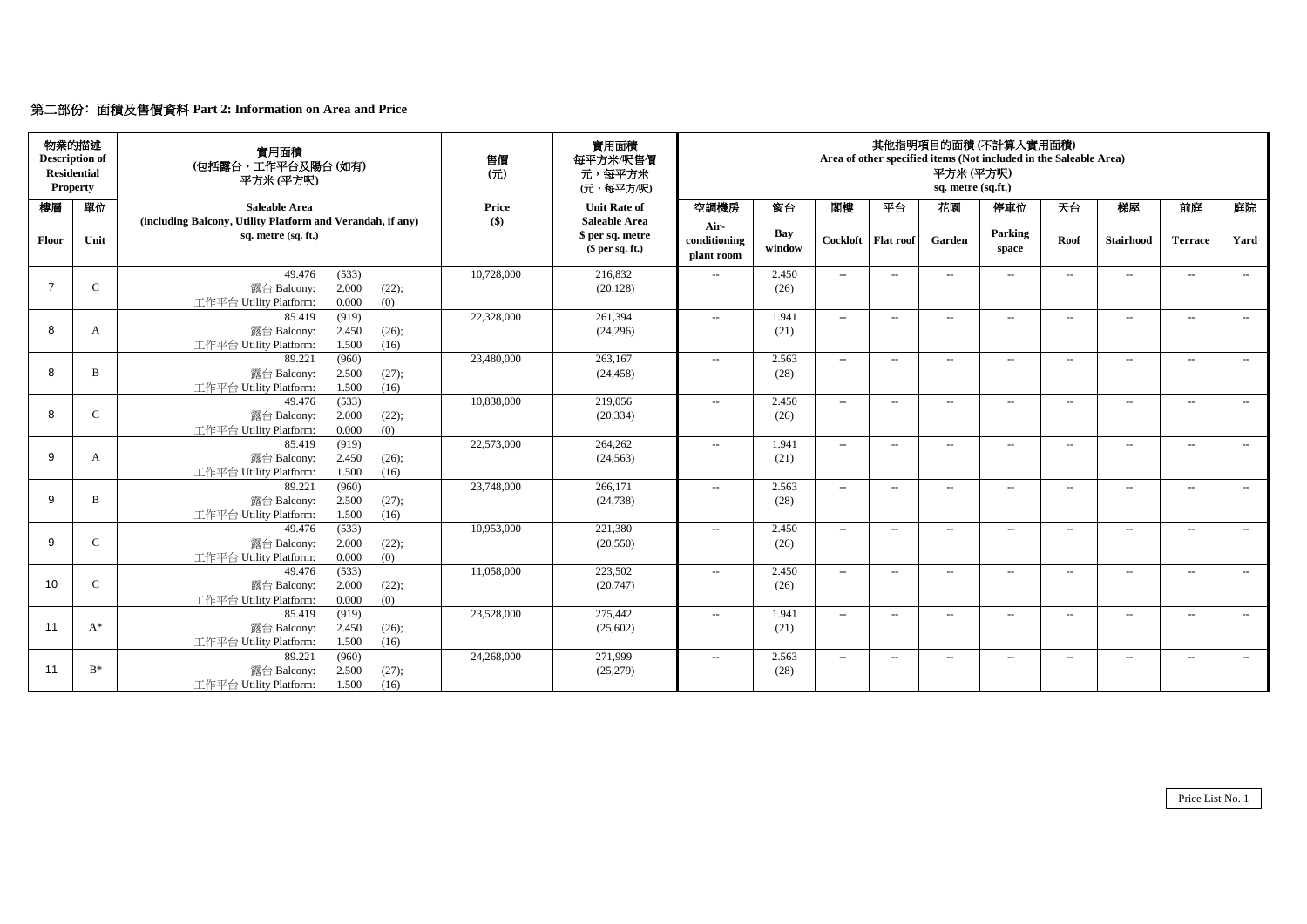# 第二部份﹕面積及售價資料 **Part 2: Information on Area and Price**

|       | 物業的描述<br><b>Description of</b><br><b>Residential</b><br><b>Property</b> | 實用面積<br>(包括露台,工作平台及陽台(如有)<br>平方米 (平方呎)                                                      | 售價<br>$\overline{\pi}$ | 實用面積<br>每平方米/呎售價<br>元,每平方米<br>(元,每平方/呎)               | 其他指明項目的面積(不計算入實用面積)<br>Area of other specified items (Not included in the Saleable Area)<br>平方米 (平方呎)<br>sq. metre (sq.ft.) |               |                             |                          |        |                          |                          |                          |                          |                             |
|-------|-------------------------------------------------------------------------|---------------------------------------------------------------------------------------------|------------------------|-------------------------------------------------------|-----------------------------------------------------------------------------------------------------------------------------|---------------|-----------------------------|--------------------------|--------|--------------------------|--------------------------|--------------------------|--------------------------|-----------------------------|
| 樓層    | 單位                                                                      | Saleable Area                                                                               | Price                  | <b>Unit Rate of</b>                                   | 空調機房                                                                                                                        | 窗台            | 閣樓                          | 平台                       | 花園     | 停車位                      | 天台                       | 梯屋                       | 前庭                       | 庭院                          |
| Floor | Unit                                                                    | (including Balcony, Utility Platform and Verandah, if any)<br>sq. metre (sq. ft.)           | $($ \$)                | Saleable Area<br>\$ per sq. metre<br>$$$ per sq. ft.) | Air-<br>conditioning<br>plant room                                                                                          | Bay<br>window | Cockloft   Flat roof        |                          | Garden | Parking<br>space         | Roof                     | <b>Stairhood</b>         | <b>Terrace</b>           | Yard                        |
| 11    | $\mathsf{C}$                                                            | 49.476<br>(533)<br>2.000<br>露台 Balcony:<br>(22);<br>0.000<br>(0)<br>工作平台 Utility Platform:  | 11,158,000             | 225,523<br>(20, 934)                                  | $\sim$                                                                                                                      | 2.450<br>(26) | $\sim$                      | $\hspace{0.05cm} \ldots$ | $\sim$ | $\overline{\phantom{a}}$ | $\sim$                   | $\overline{\phantom{a}}$ | $\sim$                   | $\sim$                      |
| 12    | $B^*$                                                                   | (960)<br>89.221<br>2.500<br>露台 Balcony:<br>(27);<br>工作平台 Utility Platform:<br>1.500<br>(16) | 24,550,000             | 275,159<br>(25,573)                                   | $\overline{a}$                                                                                                              | 2.563<br>(28) | $\sim$                      | $\hspace{0.05cm} \ldots$ | $\sim$ | $\overline{\phantom{a}}$ | $\overline{\phantom{a}}$ | $\overline{\phantom{a}}$ | $\overline{\phantom{a}}$ | $\sim$                      |
| 12    | $\mathcal{C}$                                                           | (533)<br>49.476<br>2.000<br>(22);<br>露台 Balcony:<br>0.000<br>(0)<br>工作平台 Utility Platform:  | 11,258,000             | 227,545<br>(21, 122)                                  | $\sim$                                                                                                                      | 2.450<br>(26) | $\mathcal{L}_{\mathcal{L}}$ | $\sim$ $\sim$            | $\sim$ | $\sim$                   | $\sim$                   | $\sim$                   | $\overline{\phantom{a}}$ | $\mathcal{L}_{\mathcal{L}}$ |
| 15    | $\mathcal{C}$                                                           | (533)<br>49.476<br>2.000<br>(22);<br>露台 Balcony:<br>0.000<br>工作平台 Utility Platform:<br>(0)  | 11,363,000             | 229,667<br>(21,319)                                   | $\sim$                                                                                                                      | 2.450<br>(26) | $\sim$                      | $\sim$ $\sim$            | $\sim$ | $\sim$                   | $\overline{\phantom{a}}$ | $\sim$                   | $\sim$                   | $\sim$                      |
| 16    | $A^*$                                                                   | 85.419<br>(919)<br>2.450<br>露台 Balcony:<br>(26);<br>1.500<br>工作平台 Utility Platform:<br>(16) | 24,368,000             | 285,276<br>(26,516)                                   | $\overline{a}$                                                                                                              | 1.941<br>(21) | $\sim$                      | $\sim$ $\sim$            | $\sim$ | $\overline{\phantom{a}}$ | $\sim$                   | $\sim$                   | $\sim$                   | $\sim$                      |
| 16    | $\mathbf C$                                                             | (533)<br>49.476<br>2.000<br>露台 Balcony:<br>(22);<br>0.000<br>(0)<br>工作平台 Utility Platform:  | 11,463,000             | 231,688<br>(21,507)                                   | $\sim$                                                                                                                      | 2.450<br>(26) | $\mathcal{L}_{\text{max}}$  | $\sim$ $\sim$            | $\sim$ | $\sim$                   | $\sim$                   | $\sim$                   | $\sim$                   | $\mathcal{L}(\mathcal{L})$  |
| 17    | $B^*$                                                                   | 89.221<br>(960)<br>2.500<br>(27);<br>露台 Balcony:<br>工作平台 Utility Platform:<br>1.500<br>(16) | 25,328,000             | 283,879<br>(26, 383)                                  | $\sim$                                                                                                                      | 2.563<br>(28) | $\mathcal{L}_{\mathcal{L}}$ | $\sim$ $\sim$            | $\sim$ | $\sim$                   | $\sim$                   | $\sim$                   | $\overline{\phantom{a}}$ | $\mathcal{L}_{\mathcal{L}}$ |
| 17    | $\mathcal{C}$                                                           | (533)<br>49.476<br>2.000<br>露台 Balcony:<br>(22);<br>0.000<br>工作平台 Utility Platform:<br>(0)  | 11,568,000             | 233,810<br>(21,704)                                   | $\sim$                                                                                                                      | 2.450<br>(26) | $\sim$                      | $\overline{\phantom{a}}$ | $\sim$ | $\sim$                   | $\sim$                   | $\sim$                   | $\overline{\phantom{a}}$ | $\sim$                      |
| 18    | $A^*$                                                                   | (919)<br>85.419<br>2.450<br>露台 Balcony:<br>(26);<br>1.500<br>工作平台 Utility Platform:<br>(16) | 24,958,000             | 292,183<br>(27, 158)                                  | $\overline{a}$                                                                                                              | 1.941<br>(21) | $\sim$                      | $\overline{a}$           | $\sim$ | $\sim$                   | $\sim$                   | $\sim$                   | $\sim$                   | $\sim$                      |
| 18    | $\mathbf{B}^*$                                                          | (960)<br>89.221<br>2.500<br>露台 Balcony:<br>(27);<br>工作平台 Utility Platform:<br>1.500<br>(16) | 25,713,000             | 288,194<br>(26, 784)                                  | $\overline{a}$                                                                                                              | 2.563<br>(28) | $\sim$                      | $\hspace{0.05cm} \ldots$ | $\sim$ | $\sim$                   | $\sim$                   | $\overline{\phantom{a}}$ | $\sim$                   | $\sim$                      |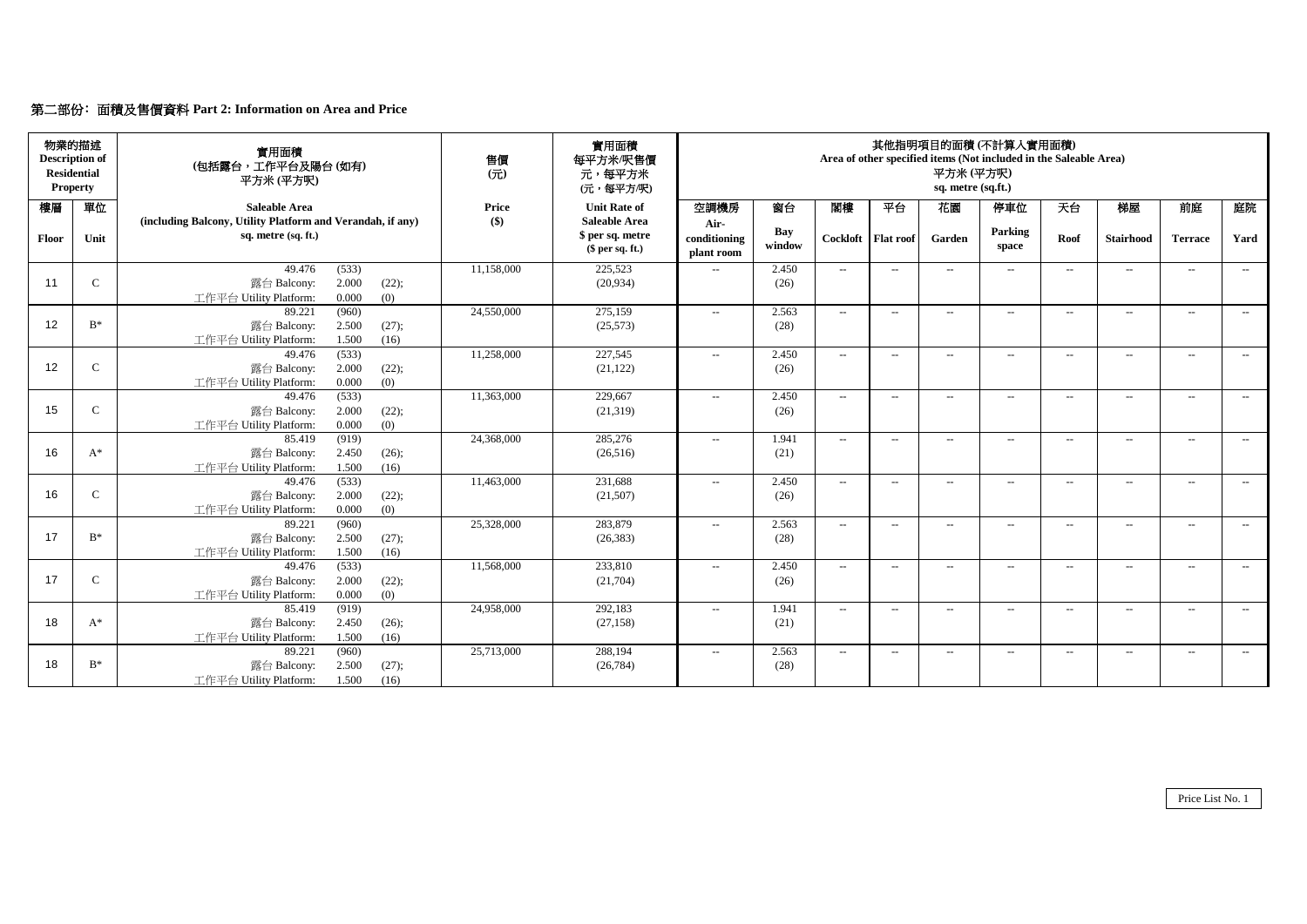# 第二部份﹕面積及售價資料 **Part 2: Information on Area and Price**

|       | 物業的描述<br><b>Description of</b><br><b>Residential</b><br><b>Property</b> | 實用面積<br>(包括露台,工作平台及陽台(如有)<br>平方米(平方呎)                                                       | 售價<br>$\overline{\pi}$ | 實用面積<br>每平方米/呎售價<br>元,每平方米<br>(元,每平方/呎)                      | 其他指明項目的面積(不計算入實用面積)<br>Area of other specified items (Not included in the Saleable Area)<br>平方米(平方呎)<br>sq. metre (sq.ft.) |               |                            |                          |                |                          |                                                     |                          |                          |                          |
|-------|-------------------------------------------------------------------------|---------------------------------------------------------------------------------------------|------------------------|--------------------------------------------------------------|----------------------------------------------------------------------------------------------------------------------------|---------------|----------------------------|--------------------------|----------------|--------------------------|-----------------------------------------------------|--------------------------|--------------------------|--------------------------|
| 樓層    | 單位                                                                      | <b>Saleable Area</b>                                                                        | Price                  | <b>Unit Rate of</b>                                          | 空調機房                                                                                                                       | 窗台            | 閣樓                         | 平台                       | 花園             | 停車位                      | 天台                                                  | 梯屋                       | 前庭                       | 庭院                       |
| Floor | Unit                                                                    | (including Balcony, Utility Platform and Verandah, if any)<br>sq. metre (sq. ft.)           | $($ \$)                | <b>Saleable Area</b><br>\$ per sq. metre<br>$$$ per sq. ft.) | Air-<br>conditioning<br>plant room                                                                                         | Bay<br>window | Cockloft                   | <b>Flat roof</b>         | Garden         | Parking<br>space         | Roof                                                | <b>Stairhood</b>         | <b>Terrace</b>           | Yard                     |
| 18    | $\mathsf{C}$                                                            | 49.476<br>(533)<br>2.000<br>露台 Balcony:<br>(22);<br>工作平台 Utility Platform:<br>0.000<br>(0)  | 11,758,000             | 237,651<br>(22,060)                                          | $\sim$                                                                                                                     | 2.450<br>(26) | $\sim$                     | $\sim$                   | $\sim$         | $\sim$                   | $\sim$                                              | $\sim$                   | $\sim$                   | $\sim$                   |
| 19    | $\mathsf{C}$                                                            | 49.476<br>(533)<br>2.000<br>露台 Balcony:<br>(22);<br>0.000<br>工作平台 Utility Platform:<br>(0)  | 11,768,000             | 237,853<br>(22,079)                                          | $\overline{\phantom{a}}$                                                                                                   | 2.450<br>(26) | $\sim$                     | $\hspace{0.05cm} \ldots$ | $\overline{a}$ | $\overline{\phantom{a}}$ | $\sim$ $\sim$                                       | $\overline{a}$           | $\overline{\phantom{a}}$ | $\overline{\phantom{a}}$ |
| 20    | $A^*$                                                                   | (919)<br>85.419<br>2.450<br>露台 Balcony:<br>(26);<br>工作平台 Utility Platform:<br>1.500<br>(16) | 25,193,000             | 294,934<br>(27, 413)                                         | $\sim$                                                                                                                     | 1.941<br>(21) | $\mathcal{L}_{\text{max}}$ | $\sim$                   | $\sim$         | $\sim$                   | $\mathbf{u}$                                        | $\overline{\phantom{a}}$ | $\sim$                   | $\sim$ $\sim$            |
| 20    | $\mathcal{C}$                                                           | (533)<br>49.476<br>2.000<br>露台 Balcony:<br>(22);<br>0.000<br>(0)<br>工作平台 Utility Platform:  | 11,883,000             | 240,177<br>(22, 295)                                         | $\overline{\phantom{a}}$                                                                                                   | 2.450<br>(26) | $\overline{\phantom{a}}$   | $\hspace{0.05cm} \ldots$ | $\sim$         | $\overline{\phantom{a}}$ | $\sim$ $\sim$                                       | $\overline{\phantom{a}}$ | $\overline{\phantom{a}}$ | $\sim$                   |
| 21    | $A^*$                                                                   | 85.419<br>(919)<br>2.450<br>露台 Balcony:<br>(26);<br>工作平台 Utility Platform:<br>1.500<br>(16) | 25,428,000             | 297,686<br>(27,669)                                          | $\overline{\phantom{a}}$                                                                                                   | 1.941<br>(21) | $\overline{\phantom{a}}$   | $\sim$                   | $\overline{a}$ | $\overline{\phantom{a}}$ | $\overline{\phantom{a}}$                            | $\overline{\phantom{a}}$ | $\overline{\phantom{a}}$ | $\sim$                   |
| 21    | $B^*$                                                                   | 89.221<br>(960)<br>2.500<br>(27);<br>露台 Balcony:<br>1.500<br>工作平台 Utility Platform:<br>(16) | 26,120,000             | 292,756<br>(27,208)                                          | $\sim$                                                                                                                     | 2.563<br>(28) | $\sim$                     | $\sim$                   | $\sim$         | $\sim$                   | $\mathbf{u}$                                        | $\sim$                   | $\sim$                   | $\sim$                   |
| 21    | $\mathsf{C}$                                                            | (533)<br>49.476<br>2.000<br>露台 Balcony:<br>(22);<br>0.000<br>(0)<br>工作平台 Utility Platform:  | 11,998,000             | 242,501<br>(22,510)                                          | $\sim$                                                                                                                     | 2.450<br>(26) | $\sim$                     | $\sim$                   | $\sim$         | $\sim$                   | $\sim$                                              | $\sim$                   | $\overline{\phantom{a}}$ | $\sim$                   |
| 22    | $\mathsf{C}$                                                            | (533)<br>49.476<br>2.000<br>(22);<br>露台 Balcony:<br>0.000<br>工作平台 Utility Platform:<br>(0)  | 12,108,000             | 244,725<br>(22, 717)                                         | $\sim$                                                                                                                     | 2.450<br>(26) | $\sim$                     | $\sim$                   | $\sim$         | $\sim$                   | $\mathbf{u}$                                        | $\overline{\phantom{a}}$ | $\sim$                   | $\sim$                   |
| 23    | $\mathsf{C}$                                                            | (533)<br>49.476<br>2.000<br>露台 Balcony:<br>(22);<br>工作平台 Utility Platform:<br>0.000<br>(0)  | 12,279,000             | 248,181<br>(23,038)                                          | $\overline{\phantom{a}}$                                                                                                   | 2.450<br>(26) | $\overline{\phantom{a}}$   | $\hspace{0.05cm} \ldots$ | --             | $\overline{\phantom{a}}$ | $-$                                                 | $\overline{\phantom{a}}$ | $\overline{\phantom{a}}$ | $\sim$                   |
| 25    | $\mathcal{C}$                                                           | (529)<br>49.141<br>2.000<br>露台 Balcony:<br>(22);<br>工作平台 Utility Platform:<br>0.000<br>(0)  | 12,428,000             | 252,905<br>(23, 493)                                         | $\sim$                                                                                                                     | 2.450<br>(26) | $\overline{\phantom{a}}$   | $\hspace{0.05cm} \ldots$ | $\sim$         | $\overline{\phantom{a}}$ | $\hspace{0.05cm} -\hspace{0.05cm} -\hspace{0.05cm}$ | $\overline{\phantom{a}}$ | $\sim$                   | $\sim$                   |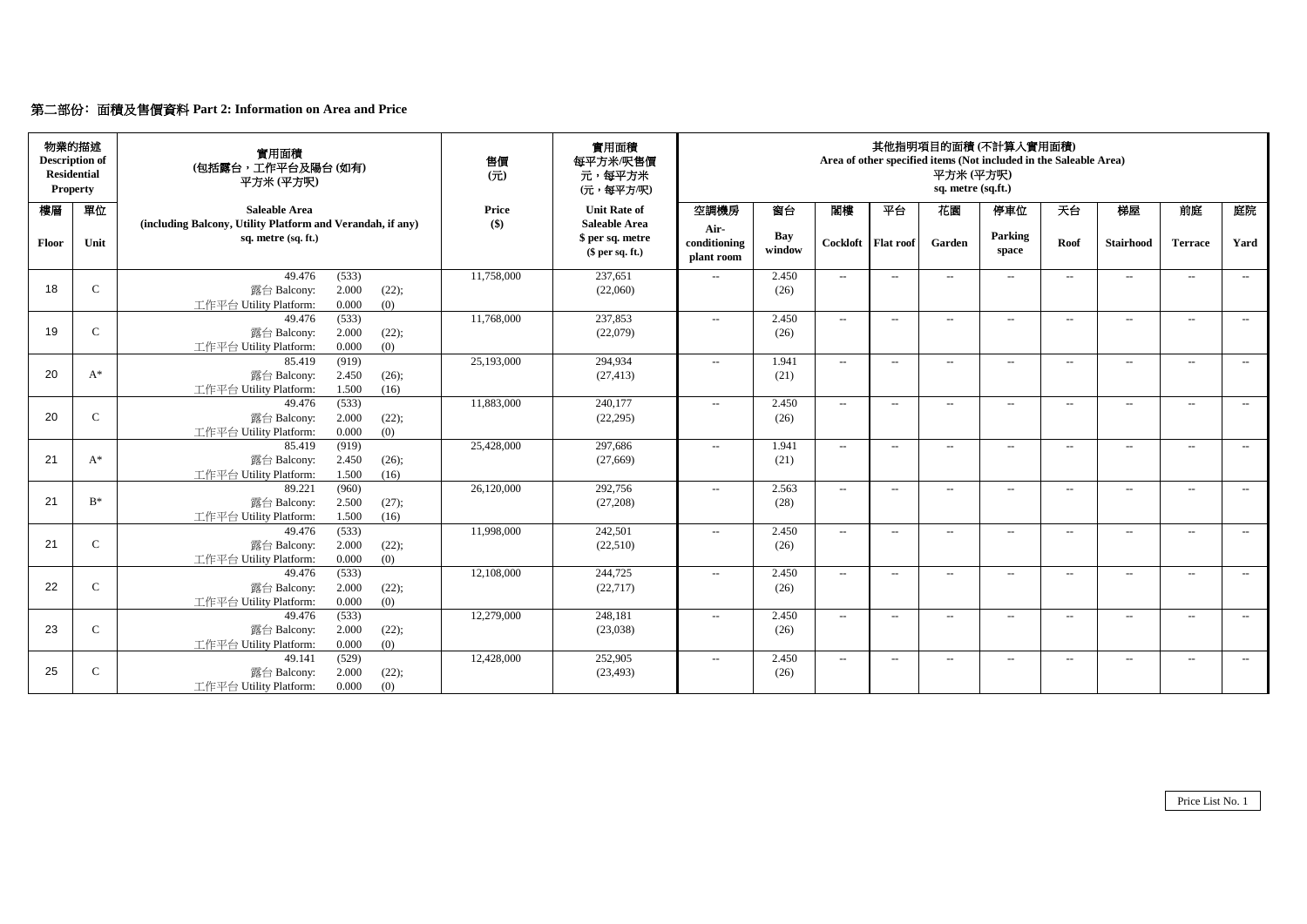### 第三部份:其他資料 **Part 3: Other Information**

- (1) 準買家應參閱發展項目的售樓說明書,以了解該項目的資料。 Prospective purchasers are advised to refer to the sales brochure for the development for information on the development.
- (2) 根據《一手住宅物業銷售條例》第 52(1)條及第 53(2)及(3)條, According to sections 52(1) and 53(2) and (3) of the Residential Properties (First-hand Sales) Ordinance, –

#### 第 52(1)條 / Section 52(1)

在某人就指明住宅物業與擁有人訂立臨時買賣合約時,該人須向擁有人支付售價的 5%的臨時訂金。

A preliminary deposit of 5% of the purchase price is payable by a person to the owner on entering into a preliminary agreement for sale and purchase in respect of the specified residential property with the owner.

#### 第 53(2)條 / Section 53(2)

如某人於某日期訂立臨時買賣合約,並於該日期後的5個工作日內,就有關住宅物業簽立買賣合約,則擁有人必須在該日期後的8個工作日內,答立該買賣合約。 If a person executes an agreement for sale and purchase in respect of the residential property within 5 working days after the date on which the person enters into the preliminary agreement for sale and purchase, the owner must execute the agreement for sale and purchase within 8 working days after that date.

#### 第 53(3)條 / Section 53(3)

如某人於某日期訂立臨時買賣合約,但沒有於該日期後的 5 個工作日内,就有關住宅物業簽立買賣合約,則 – (i) 該臨時合約即告終止;(ii) 有關的臨時訂金即予沒收;及 (iii) 擁有人 不得就該人沒有簽立買賣合約而針對該人提出進一步申索。

If a person does not execute an agreement for sale and purchase in respect of the residential property within 5 working days after the date on which the person enters into the preliminary agreement for sale and purchase- (i) the preliminary agreement is terminated; (ii) the preliminary deposit is forfeited; and (iii) the owner does not have any further claim against the person for the failure.

- (3) 實用面積及屬該住宅物業其他指明項目的面積是按《一手住宅物業銷售條例》第 8 條及附表二第 2 部計算得出的。 The saleable area and area of other specified items of the residential property are calculated in accordance with section 8 and Part 2 of Schedule 2 to the Residential Properties (First-hand Sales) Ordinance.
- (4)(i) 註:於本第4節内,「售價」指本價單第二部份表中所列之價錢,而「成交金額」指臨時買賣合約及買賣合約所載之價錢(即售價經計算適用支付條款及折扣後之價錢),因應不 同支付條款及/或折扣按售價計算得出之價目,四捨五入取最近的千位數作為成交金額。

Note: In this section 4, "Price" means the price set out in the schedule in Part 2 of this price list, and "Transaction Price" means the purchase price set out in the preliminary agreement for sale and purchase and the agreement for sale and purchase, i.e. the purchase price after applying the relevant terms of payment and applicable discounts on the Price. The price obtained after applying the relevant terms of payment and/or applicable discounts on the Price will be rounded to the nearest thousand to determine the Transaction Price.

支付條款 Terms of payment

買方於簽署臨時買賣合約時須繳付相等於售價5%作為臨時訂金,其中港幣\$300,000.00(如選購C單位)或港幣\$600,000.00(如選購A單位或B單位)須以銀行本票繳付,餘款將 以銀行本票或支票繳付。所有本票或支票必須以香港持牌銀行所發出,拍詞必須為賣方律師行"矸士打律師行"。

Purchasers shall pay the preliminary deposit equivalent to 5% of purchase price upon signing of the preliminary agreement for sale and purchase, of which HK\$300,000.00 (for Unit C) or HK\$600,000.00 (for Unit A or Unit B) shall be paid by a cashier order and the remaining portion of the preliminary deposit can be paid by cashier order or cheque. All cashier orders or cheques shall be issued by a licensed bank in Hong Kong, and shall be made payable to the vendor's solicitors "MAYER BROWN JSM".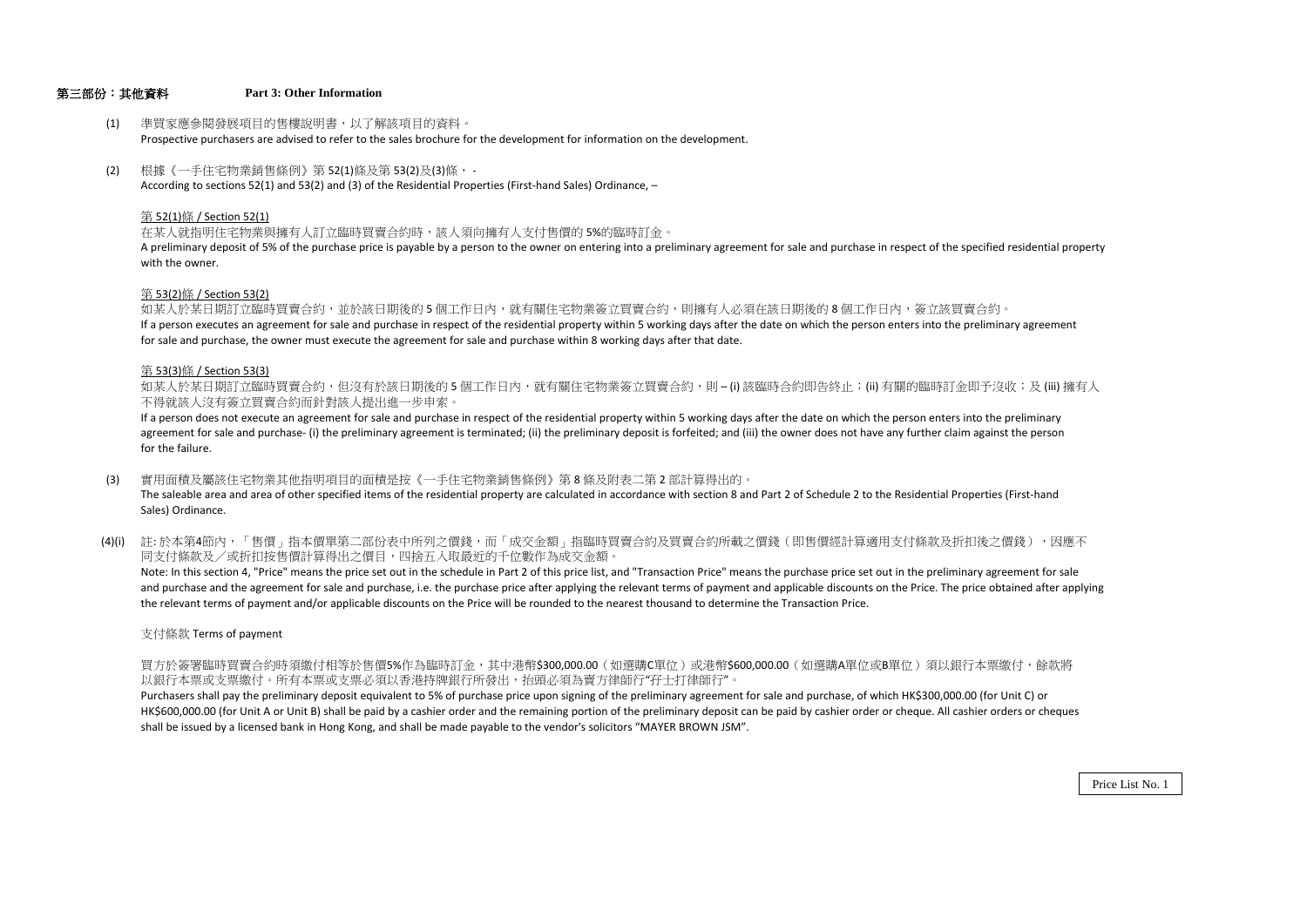# **(a) 90**天付款計劃 **–** 照售價減**3%**

#### **90-day Payment Plan - 3% discount from the Price**

1)成交金額5%(臨時訂金)於買方簽署臨時買賣合約時繳付,買方須於簽署臨時買賣合約的日期後5個工作日內簽署買賣合約。

5% of the Transaction Price being the Preliminary Deposit shall be paid upon signing of the preliminary agreement for sale and purchase. The agreement for sale and purchase must be signed by the Purchaser within 5 working days thereafter.

2) 成交金額 5%(加付訂金)於買方簽署買賣合約時繳付。

5% of the Transaction Price being Further Deposit shall be paid upon signing of the agreement for sale and purchase.

3) 成交金額 5% (加付訂金)於買方簽署買賣合約後30天內繳付。

5% of the Transaction Price being Further Deposit shall be paid within 30 days after signing of the agreement for sale and purchase.

4) 成交金額 85%於買方簽署臨時買賣合約後90天內繳付。

85% of the Transaction Price shall be paid within 90 days after the Purchaser signing the preliminary agreement for sale and purchase.

# **(b) 180**天付款計劃 **–** 照售價減**2%**

#### **180-day Payment Plan - 2% discount from the Price**

1)成交金額5%(臨時訂金)於買方簽署臨時買賣合約時繳付,買方須於簽署臨時買賣合約的日期後5個工作日內簽署買賣合約。

 5% of the Transaction Price being the Preliminary Deposit shall be paid upon signing of the preliminary agreement for sale and purchase. The agreement for sale and purchase must be signed by the Purchaser within 5 working days thereafter.

2) 成交金額 5%(加付訂金)於買方簽署買賣合約後30天內繳付。

5% of the Transaction Price being Further Deposit shall be paid within 30 days after signing of the agreement for sale and purchase.

3) 成交金額 5% (加付訂金)於買方簽署買賣合約後60天內繳付。

5% of the Transaction Price being Further Deposit shall be paid within 60 days after signing of the agreement for sale and purchase.

4) 成交金額 5% (加付訂金)於買方簽署買賣合約後90天內繳付。

5% of the Transaction Price being Further Deposit shall be paid within 90 days after signing of the agreement for sale and purchase.

5) 成交金額 80%於買方簽署臨時買賣合約後180天內繳付。

80% of the Transaction Price shall be paid within 180 days after the Purchaser signing the preliminary agreement for sale and purchase.

# **(c)** 第二按揭付款計劃 **–** 照售價

### **Second Mortgage Payment Plan - the Price**

1)成交金額5%(臨時訂金)於買方簽署臨時買賣合約時繳付,買方須於簽署臨時買賣合約的日期後5個工作日內簽署買賣合約。

5% of the Transaction Price being the Preliminary Deposit shall be paid upon signing of the preliminary agreement for sale and purchase. The agreement for sale and purchase must be signed by the Purchaser within 5 working days thereafter.

2) 成交金額 5%( 加付訂金)於買方簽署買賣合約時繳付。

5% of the Transaction Price being Further Deposit shall be paid upon signing of the agreement for sale and purchase.

3) 成交金額 5% (加付訂金)於買方簽署買賣合約後30天內繳付。

5% of the Transaction Price being Further Deposit shall be paid within 30 days after signing of the agreement for sale and purchase.

4) 成交金額 85%於買方簽署臨時買賣合約後90天內繳付。

85% of the Transaction Price shall be paid within 90 days after the Purchaser signing the preliminary agreement for sale and purchase.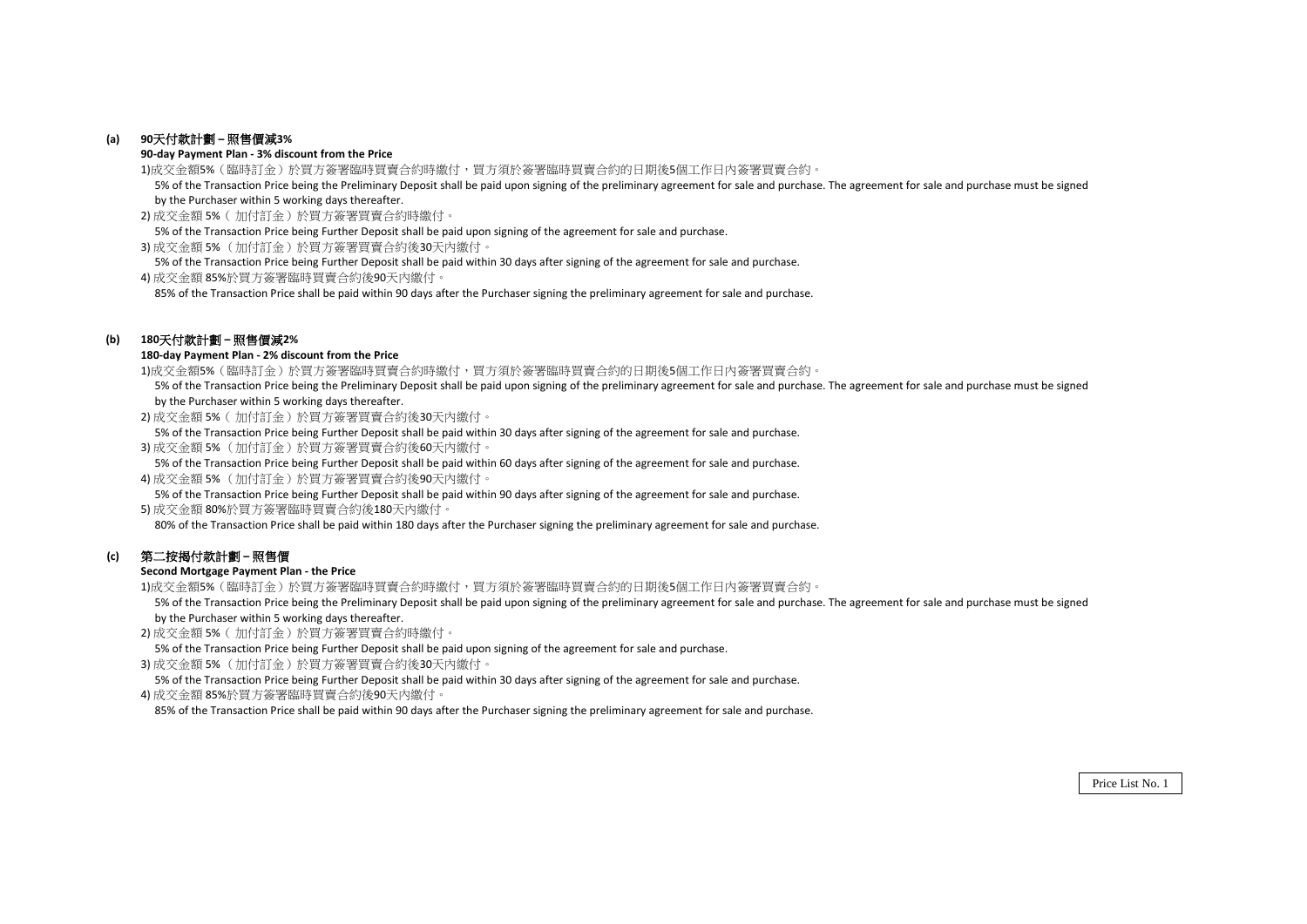「第二按揭」貸款條款 Terms for "Second Mortgage"

買方可向賣方指定銀行申請第一按揭貸款,並同時向賣方或其相聯公司申請最高達樓價20%之第二按揭,惟買方必需遵守下列第二按揭條款:

The Purchaser can apply for a first mortgage with the Vendor's designated bank ("first mortgagee") and can apply for a second mortgage for a loan amount of up to 20% of the Transaction Price of the property from the Vendor or its associated company subject to the following conditions of the second mortgage:

1) 買方須先獲取第一按揭銀行同意該物業作第二按揭,並能出示足夠文件證明第一及第二按揭之每月總還款額不超過其每月總收入之一半。

 The Purchaser shall have obtained the prior consent of the first mortgagee to the second mortgage and shall provide satisfactory documents to prove that the total amount of monthly repayment of the first mortgage and second mortgage shall not be greater than 50% of the Purchaser's monthly income.

2) 第一按揭及第二按揭總額不高於樓價之70%。

The total sum of the first mortgage and the second mortgage shall not be greater than 70% of the Transaction Price .

3) 第二按揭之貸款年期不可超過25年或第一按揭之貸款年期(以較短者為準)。

The repayment term of the second mortgage shall not exceed 25 years or the tenor of the first mortgage (whichever is shorter).

4) 第二按揭之利率按香港上海匯豐銀行不時之港元最優惠利率(後稱"優惠利率")加1%(P+1% p.a.)(現時P=5%)計算,利率浮動,必須於買方獲第一按揭銀行同意承做第一按揭後方成 立。最終利率由提供第二按揭公司審批結果而定。

 Interest on the second mortgage loan will be calculated at 1% above the Hong Kong Dollar Prime Rate (P+1% p.a.) (currently P=5%) as quoted by The Hongkong and Shanghai Banking Corporation Limited ("the Hong Kong Dollar Prime Rate") from time to time, subject to fluctuation. The second mortgage is subject to the first mortgagee offering the first mortgage loan mentioned above. The final rate is subject to the approval of the designated associated company providing the financing.

5) 第二按揭首二年延期供款及豁免利息。

Deferment of repayment of principal and wavier of interest payment for the first 2 years of the second mortgage.

6) 所有第二按揭之法律文件必須由賣方或其相聯公司指定之律師行辦理,買方須負責支付一切有關之律師費用及雜費。

All legal documents of the second mortgage shall be prepared and handled by the solicitors designated by the Vendor or its associated company and all relevant legal costs and disbursements shall be borne by the Purchaser solely.

7) 賣方保留批核第二按揭之權利。

The Vendor reserves the right to decide whether or not to approve the second mortgage loan.

(4)(ii) 售價獲得折扣的基礎

Basis on which any discount on the Price is available

- (a) 請參閱4(i)。 Please refer to 4(i)
- (b) 「從價印花稅津貼」優惠

"Subsidy of Ad Valorem Stamp Duty" Benefit. 買家可獲額外4.25%售價折扣優惠作為「從價印花稅津貼」優惠。 An extra 4.25% discount from the Price would be offered to the purchasers as the "Subsidy of Ad Valorem Stamp Duty" Benefit.

(c) 特別折扣

Special Discount 凡於2014年10月31日當日或之前簽署臨時買賣合約,買家可獲額外3.75%售價拆扣優惠。 Where the preliminary agreement for sale and purchase is signed on or before 31 October 2014, an extra 3.75% discount from the Price would be offered to the purchaser.

(d) 「早鳥」優惠 "Early bird" Discount 首十個出售指明住宅單位之買家可享有額外2%售價拆扣優惠。 The relevant purchaser(s) of the first 10 specified units to be sold will be entitled to an extra 2% discount from the Price.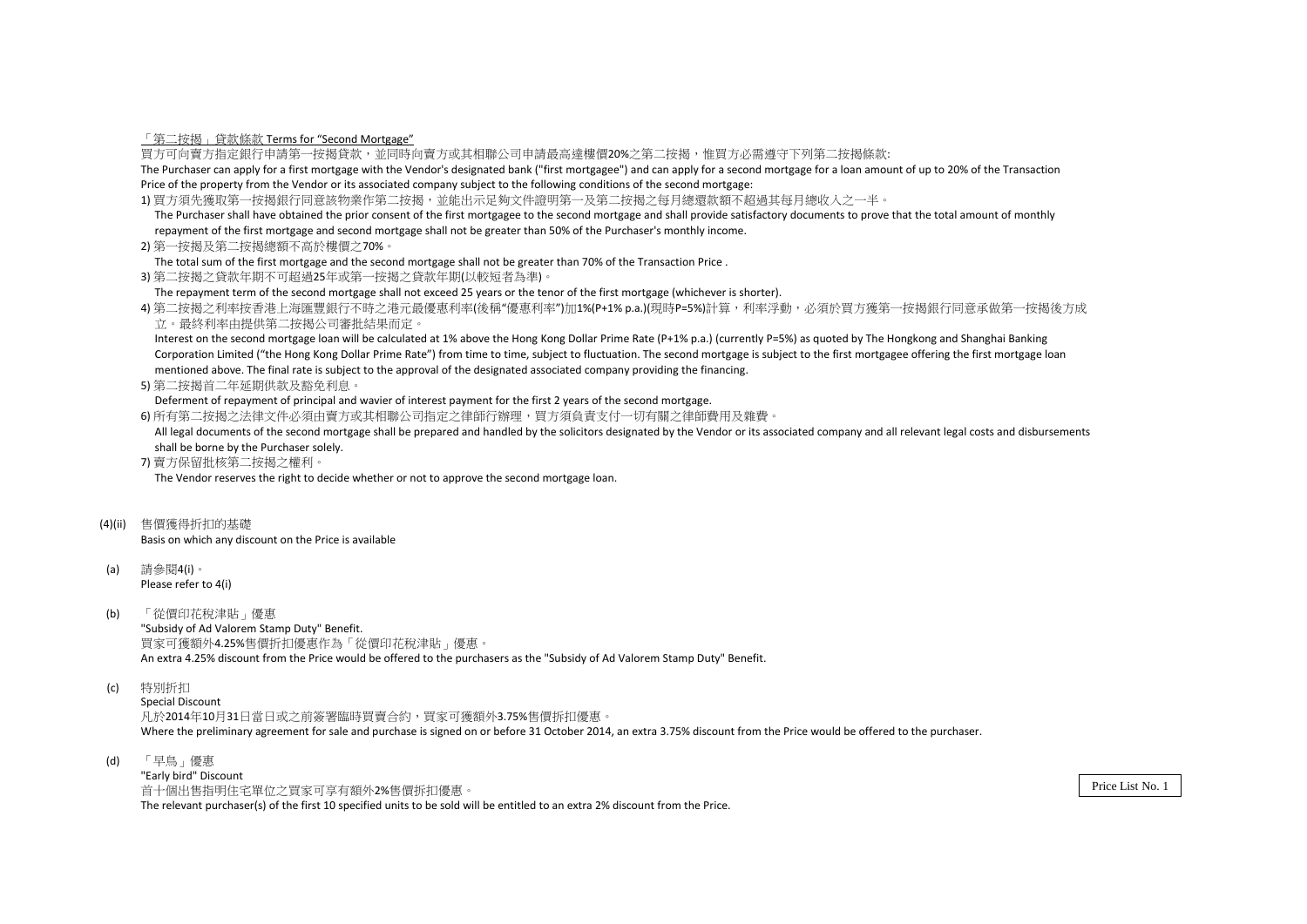#### (4)(iii) 可就購買該項目中的指明住宅物業而連帶獲得的任何贈品、財務優惠或利益

Any gift, or any financial advantage or benefit, to be made available in connection with the purchase of a specified residential property in the development

### 以下贈品、財務優惠或利益由賣方提供及只適用於臨時買賣合約中列明之買方。

The following gift, financial advantage or benefit are offered by the Vendor and are applicable only to the Purchaser specified in the preliminary agreement for sale and purchase.

(a) 住宅停車位優惠

Offer of Residential Parking Space:

如果買家購買有關住宅物業於此價單第二部份標上"\*"之單位,賣方首次發售發展項目住宅車位時將優先邀請所有該等買家按賣方公佈之售價認購一個住宅車位。買家需於賣方作 出認購邀請時賣方所訂時限決定是否購買住宅車位及簽署相關買賣合約,逾時作棄權論。詳情以相關交易文件條款作準。

When the Vendor first launches the sale of the Residential Carparking Spaces in the Development, purchasers of those residential properties marked with a "\*" in Part 2 of this price list will be invited to apply for the purchase of one such Residential Carparking Space (on such price as the Vendor prescribes) before the Residential Carparking Spaces in the Development are made available for purchase by other persons. Each such purchaser must decide whether to purchase one such Residential Carparking Space and must enter into a relevant agreement for sale and purchase within the period as prescribed by the Vendor when the Vendor makes the invitation, failing which that purchaser will be deemed to have given up the benefit. The benefit is subject to the terms and conditions of the relevant transaction documents.

#### (b) 為於B2層商舖優惠

#### Offer of Shop on B2/F

買家可按於本價單售出的指明住宅單位先後次序揀選及購買本項目為於B2層商舖一個,商舖售價如下:

Purchasers will be invited to apply for the purchase of one Shop on B2/F, the priority of purchase will be according to the sequence of specified unit sold in this Price List. The Price of each such Shop is as follows:

| Floor     | Shop        | Price       |  | Floor     | Shop        | Price       |  | Floor     | Shop     | Price    |
|-----------|-------------|-------------|--|-----------|-------------|-------------|--|-----------|----------|----------|
| 樓層        | 商舖          | 售價          |  | 樓層        | 商舖          | 售價          |  | 樓層        | 商舖       | 售價       |
|           | HK\$280.000 |             |  | 25        | HK\$388,000 |             |  | 31        | HK\$280, |          |
|           |             | HK\$388,000 |  | <b>B2</b> | 26          | HK\$280,000 |  | <b>B2</b> | 32       | HK\$280, |
| <b>B2</b> |             | HK\$388,000 |  |           | 27          | HK\$280,000 |  |           | 35       | HK\$388, |
|           | 6           | HK\$388,000 |  |           | 28          | HK\$280,000 |  |           | 36       | HK\$388, |
|           |             | HK\$388.000 |  | 29        | HK\$388,000 |             |  | 37        | HK\$280, |          |
|           | 23          | HK\$388,000 |  |           | 30          | HK\$280,000 |  |           |          |          |

| op | Price       | Floor     | Shop              | Price       |    | Floor       | Shop | Price       |
|----|-------------|-----------|-------------------|-------------|----|-------------|------|-------------|
| 舖  | 售價          | 樓層        | 商舖                | 售價          |    | 樓層          | 商舖   | 售價          |
| 2  | HK\$280,000 |           | 25                | HK\$388,000 |    |             | 31   | HK\$280,000 |
| 3  | HK\$388,000 |           | HK\$280,000<br>26 |             | 32 | HK\$280,000 |      |             |
| 5  | HK\$388,000 | <b>B2</b> | 27                | HK\$280,000 |    | <b>B2</b>   | 35   | HK\$388,000 |
| 6  | HK\$388,000 |           | 28                | HK\$280,000 |    |             | 36   | HK\$388,000 |
|    | HK\$388,000 |           | 29                | HK\$388,000 |    |             | 37   | HK\$280,000 |
| 23 | HK\$388,000 |           | 30                | HK\$280,000 |    |             |      |             |

買家需於賣方作出認購邀請時賣方所訂時限決定是否購買商舖及簽署相關買賣合約,逾時作棄權論。詳情以相關交易文件條款作準。 Each such purchaser must decide whether to purchase one such Shop and must enter into a relevant agreement for sale and purchase within the period as prescribed the Vendor when the Vendor makes the invitation, failing which that purchaser will be deemed to have given up the benefit. The benefit is subject to the terms and conditions of the relevant transaction documents.

### (4)(iv) 誰人負責支付買賣該項目中的指明住宅物業的有關律師費及印花稅

Who is liable to pay the solicitors' fees and stamp duty in connection with the sale and purchase of a specified residential property in the development

1. 如買方選用賣方指定之代表律師作為買方之代表律師處理其買賣合約及轉讓契,賣方同意為買方支付買賣合約及轉讓契兩項法律文件之律師費用(不包括雜費,雜費須由 買方支付)。

If the Purchaser appoints the Vendor's solicitors to act for him/her in relation to the agreement for sale and purchase and the assignment, the Vendor agrees to bear the Purchaser's legal cost of the agreement for sale and purchase and the assignment (excluding the disbursements which shall be paid by the Purchaser).